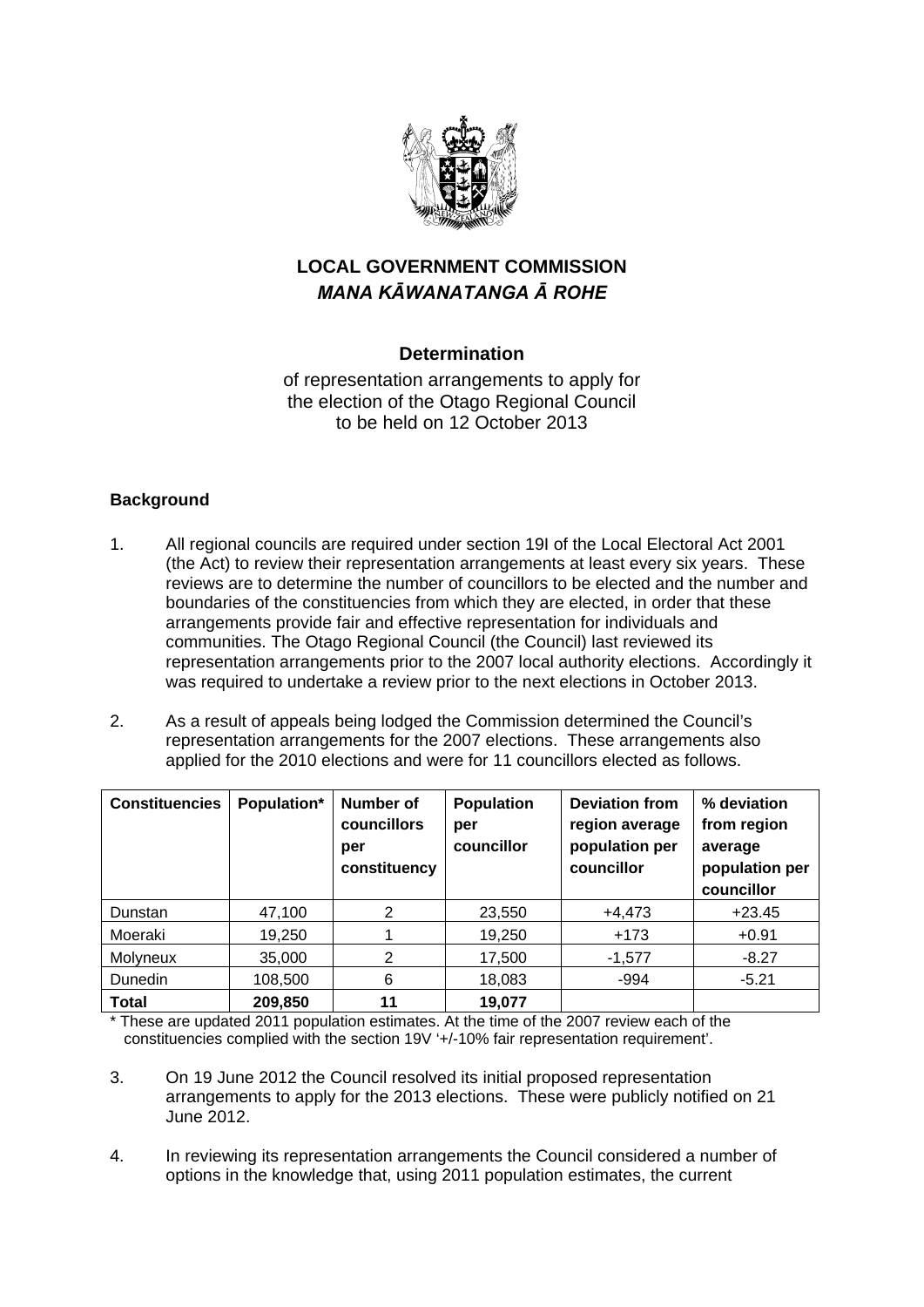arrangements no longer complied with the +/-10% fair representation requirement of section 19V of the Act. A significant increase in the population of the Dunstan Constituency (which includes Central Otago District and Queenstown-Lakes District) had put that constituency outside the +/-10% range.

5. The option chosen by the Council was to retain the current constituencies but increase the membership of the Dunstan Constituency from 2 to 3. The arrangements were therefore as follows.

| <b>Constituency</b> | Population* | Number of<br><b>councillors</b><br>per<br>constituency | <b>Population per</b><br>councillor | <b>Deviation from</b><br>region average<br>population per<br>councillor | % deviation<br>from region<br>population<br>per<br>councillor |
|---------------------|-------------|--------------------------------------------------------|-------------------------------------|-------------------------------------------------------------------------|---------------------------------------------------------------|
| Dunstan             | 47,100      | 3                                                      | 15,700                              | $-1,788$                                                                | $-10.22$                                                      |
| Moeraki             | 19,250      |                                                        | 19,250                              | $+1,763$                                                                | $+10.08$                                                      |
| <b>Molyneux</b>     | 35,000      | 2                                                      | 17,500                              | $+13$                                                                   | $+0.07$                                                       |
| <b>Dunedin</b>      | 108,500     | 6                                                      | 18,083                              | +596                                                                    | $+3.41$                                                       |
| <b>Total</b>        | 209,850     | 12                                                     | 17,488                              |                                                                         |                                                               |

\* 2011 population estimates

6. As can be seen, this results in the Dunstan and Moeraki Constituencies falling slightly outside the +/-10% range. The Council's public notice of its proposal stated, in respect of this, that -

> *"Having given consideration to communities of interest and effective representation, this is considered the best option available to meet the needs of the communities of the Otago region."*

- 7. The Council received five submissions on its proposal. Two, from the Waitaki District Council and Federated Farmers, supported the proposal. One submission was unclear as to what its position was. The remaining two submissions sought the splitting of constituencies as follows
	- the Queenstown-Lakes District Council sought the division of the Dunstan Constituency into a Wakatipu Constituency comprising the Queenstown-Wakatipu Ward of Queenstown-Lakes District, and a smaller Dunstan Constituency comprising Central Otago District and the Arrowtown and Wanaka Wards of Queenstown-Lakes District. An unusual feature of this proposal was that, although the Arrowtown Ward is completely surrounded by the Queenstown-Wakatipu Ward, it would be included in the Dunstan Constituency (to ensure that a Wakatipu Constituency would comply with the +/-10% rule)
	- the Clutha District Council sought the division of the Molyneux Constituency into a Clutha Constituency comprising Clutha District and a Mosgiel-Taieri Constituency comprising the Mosgiel-Taieri Ward of Dunedin City.
- 8. The Council rejected the two latter submissions and confirmed its initial proposal as its final proposal. In doing this it gave the following reasons
	- *splitting the Dunstan Constituency into two areas (is) rejected for the reasons that to separate Arrowtown from Queenstown does not meet the community of interest requirements, and that the remaining Dunstan Constituency would not meet the population ratios in the legislation (its ratio being -12.58%)*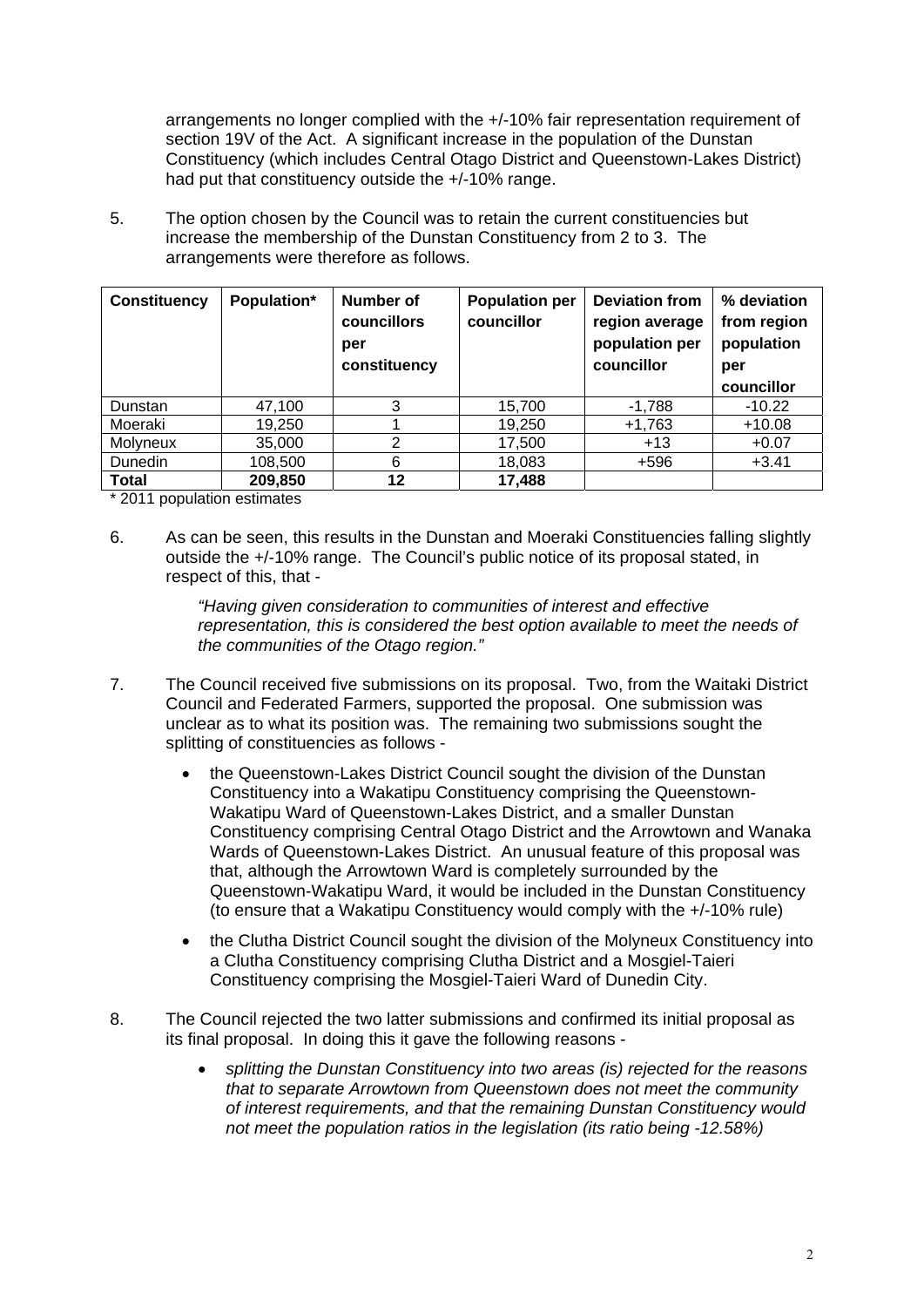- *splitting the Molyneux Constituency (is) rejected for the reasons that there are significant communities of interest with the two areas of Clutha and Mosgiel/Taieri, and for the effectiveness of dual representation.*
- 9. The Council received no appeals against its final proposal. However, as the population to member ratios of the Dunstan and Moeraki Constituencies did not comply with the requirements of section19V(2) of the Act, the Council was required by section 19V(4) of the Act to refer its proposal to the Commission for determination. The Commission was required to consider the proposal as if it were subject to an appeal.

## **Requirements for determination**

10. Statutory provisions relating to the determination of appeals on regional council representation proposals are contained in sections 19R and 19I of the Act.

## *19R. Commission to determine appeals and objections*

- *(1) The Commission must—* 
	- *(a) Consider the resolutions, submissions, appeals, objections, and information forwarded to it under section 19Q; and*
	- *(b) Subject to sections 19T and 19V in the case of a territorial authority, and to sections 19U and 19V in the case of a regional council, determine,—* 
		- *(i) In the case of a territorial authority that has made a resolution under section 19H, the matters specified in that section:*
		- *(ii) In the case of a regional council that has made a resolution under section 19I, the matters specified in that section:*
		- *(iii) In the case of a territorial authority that has made a resolution under section 19J, the matters specified in that section.*
- *(2) For the purposes of making a determination under subsection (1)(b), the Commission—* 
	- *(a) May make any enquiries that it considers appropriate; and*
	- *(b) May hold, but is not obliged to hold, meetings with the territorial authority or regional council or any persons who have lodged an appeal or objection and have indicated a desire to be heard by the Commission in relation to that appeal or objection*.
- *(3) The Commission must, before 11 April in the year of a triennial general election, complete the duties it is required to carry out under subsection (1).*

## *19I. Review of representation arrangements for elections of regional councils*

- *(1) A regional council must determine by resolution, and in accordance with this Part,—* 
	- *(a) the proposed number of constituencies; and*
	- *(b) the proposed name and the proposed boundaries of each constituency; and*
	- *(c) the number of members proposed to be elected by the electors of each constituency.*
- *(2) The determination required by section (1) must be made by the regional council,—* 
	- *(a) on the first occasion, either in 2003 or in 2006, and*
	- *(b) subsequently, at least once in every period of 6 years after the first determination.*
- *(3) This section must be read in conjunction with section 19ZH and Schedule 1A.*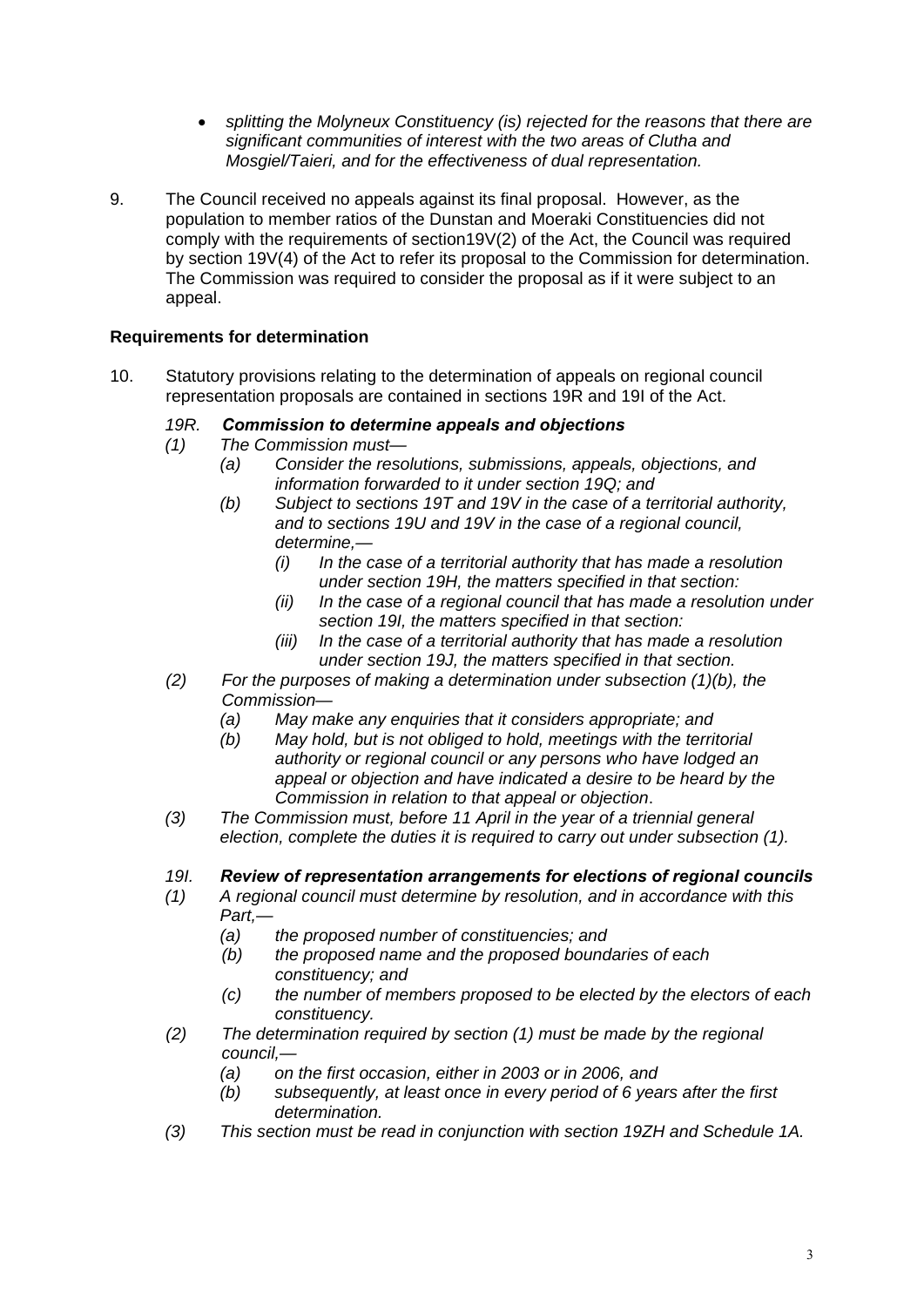- 11. Section 19V(3)(b) of the Act provides that if a regional council considers that effective representation so requires, constituencies may be defined and membership distributed between them in a way that does not comply with the +/-10% requirement of section 19V(2). Where a regional council has made such a decision, section 19V goes on to provides as follows -
	- *(4) A regional council that decides under subsection (3)(b) not to comply with subsection (2) must refer that decision to the Commission together with the information specified in section 19Q(a) to (e).*
	- *(5) A reference under subsection (4) must be treated as if it were an appeal against the decision of the regional council, for the purposes of sections 19R (other than subsection (1)(b)), 19S, and 19Y, which apply with any necessary modifications.*
	- *(6) On receiving a reference under subsection (4), the Commission must determine, under section 19R(1), whether— (a) to uphold the decision of the regional council; or (b) to alter that decision.*
- 12. Other statutory provisions the Commission is required to consider include those set out in sections 19D, 19E, 19U and 19V, and these are addressed below.

## **Consideration by the Commission**

- 13. The steps in the process for achieving required effective and fair representation are not statutorily prescribed. As reflected in its *'Guidelines to assist local authorities in undertaking representation reviews*', the Commission believes that the following steps in determining representation arrangements will achieve a robust outcome that is in accordance with the statutory criteria:
	- (a) identify the region's communities of interest
	- (b) determine the best means of providing effective representation of the identified communities of interest
	- (c) determine fair representation of electors for the region.

## *Communities of interest*

- 14. The Guidelines identify three dimensions for recognising communities of interest:
	- perceptual: a sense of belonging to an area or locality
	- functional: the ability to meet the community's requirements for services
	- political: the ability to represent the interests and reconcile conflicts of the community.
- 15. The Commission considers that constituencies should be based on distinct and recognisable communities of interest reflecting these dimensions.
- 16. In the Otago Region the constituencies are based on the following communities of interest –
	- Dunstan Constituency the communities of interest identified by the Central Otago and Queenstown-Lakes Districts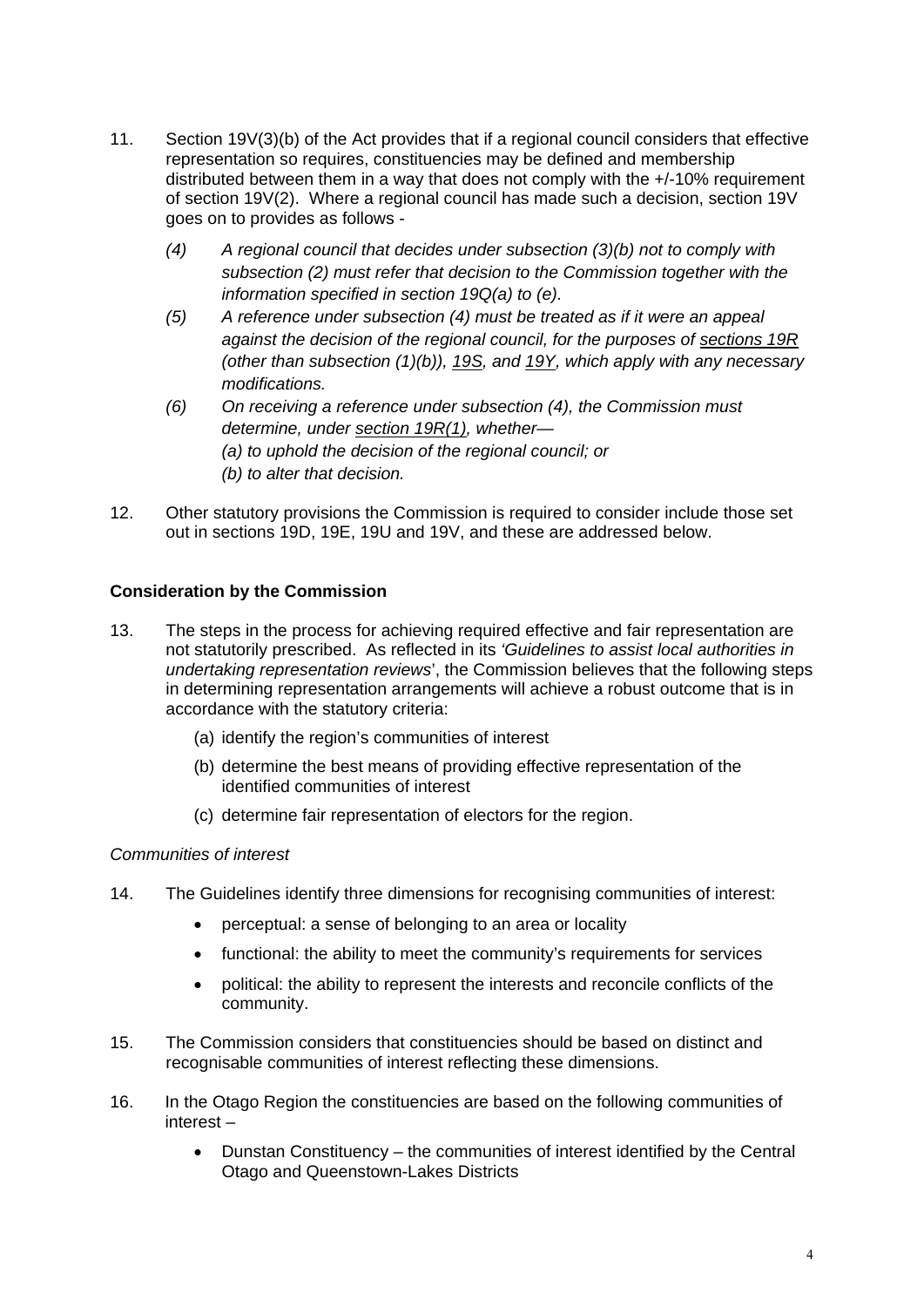- Moeraki Constituency the communities of interest identified by that part of Waitaki District in the Otago Region
- Molyneux Constituency the communities of interest identified by Clutha District and the Mosgiel-Taieri Ward of Dunedin City
- Dunedin Constituency the Dunedin urban area and the Waikouaiti-Chalmers Ward.
- 17. The boundaries of the constituencies are generally marked by strong geographic features – ranges of hills or mountains.

*Effective representation of communities of interest* 

- 18. Section 19U of the Act requires the Commission to ensure that:
	- the election of members of the council will provide effective representation of communities of interest in the region
	- constituency boundaries coincide with the boundaries of the current statistical meshblock areas determined by Statistics New Zealand and used for parliamentary electoral purposes
	- so far as is practicable, constituency boundaries coincide with the boundaries of one or more territorial authority districts or the boundaries of wards.
- 19. While not a prescribed statutory requirement, the Guidelines also suggest that local authorities consider the total number of members, or a range in the number of members, necessary to provide effective representation for the region as a whole. In other words, the final number of members should not be arrived at solely as the product of the total number of members per constituency. The options considered by the Council did involve a range of numbers of members.
- 20. The Guidelines state that decisions relating to the representation of communities of interest (the political dimension) will need to take account of the extent that distinct geographical communities of interest can be identified, i.e. a physical boundary is able to be defined below the region level for the community of interest. Territorial authority or ward boundaries may provide this in some cases.
- 21. Since 1998, the Otago Region has been divided into the same four constituencies, the only significant change during that period being the transfer, in 2007, of the former Waikouaiti Coast Ward of Dunedin City from the Moeraki Constituency to the Dunedin Constituency. Prior to 1998 the area of the current Dunedin Constituency had been divided into two constituencies.
- 22. The Commission's Guidelines note that what constitutes effective representation of communities of interest will be specific to each local authority but that the following factors should be considered to the extent possible:
	- avoiding arrangements that may create barriers to participation, such as at elections, for example by not recognising residents' familiarity and identity with an area
	- not splitting recognised communities of interest between electoral subdivisions
	- not grouping together two or more communities of interest that share few commonalities of interest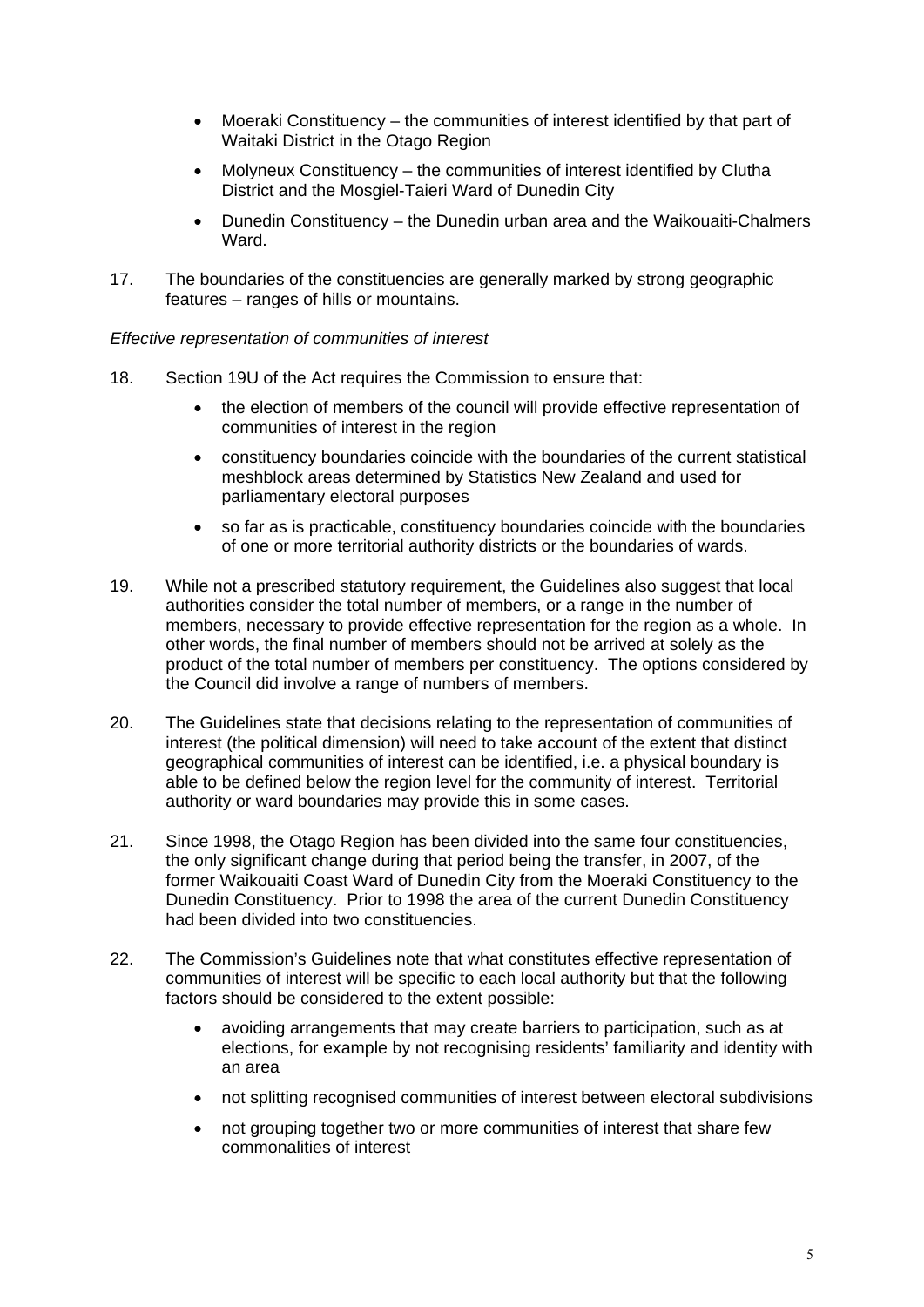- accessibility, size and configuration of an area including access to elected members and vice versa.
- 23. We consider that the current constituency boundaries continue to provide an appropriate basis for identifying communities of interest in the Otago Region. The constituencies appear to reflect communities of interest and be of such a size that permits reasonable access to elected members.

#### *Fair representation for electors*

- 24. Section 19V of the Act requires that the electors of each constituency receive fair representation having regard to the population of the region and of that constituency. More specifically, section 19V(2) requires that the population of each constituency divided by the number of members to be elected by that constituency produces a figure no more than 10% greater or smaller than the population of the region divided by the total number of elected members (the '+/-10% fair representation rule').
- 25. As previously noted, two of the constituencies in the Council's proposal fall outside the +/-10% requirement as follows: the Dunstan Constituency at -10.22% and the Moeraki Constituency at +10.08%.
- 26. The deviation of both constituencies from +/-10% is negligible. At -10.22% the deviation of the Dunstan Constituency amounts to a population of 115, while that of the Moeraki Constituency at +10.08% is a population of 14.
- 27. As noted above the Council considered a number of options when carrying out its review. None of the other options identified were more compliant than the option chosen by the Council. Some were significantly less compliant.
- 28. Some options did involve splitting the Dunstan and Molyneux constituencies, however
	- splitting the Dunstan Constituency resulted in either the new Central Otago Constituency being less compliant at -30.29% or the new Queenstown Constituency being less compliant at -17.94%
	- splitting the Molyneux Constituency had no impact on the overall compliance of constituencies.
- 29. The only other option available would appear to be to transfer areas between constituencies, e.g. transferring an area from the Dunstan Constituency to the Molyneux Constituency. Doing this, however, would result in dividing communities of interest, a situation that would be exacerbated by the marked physical divides that exist between communities in the region. The small deviations from the +/-10% rule involved do not appear to warrant that course of action.
- 30. We have therefore decided to uphold the decision of the Council in respect of its representation arrangements.

#### **Commission's Determination**

31. Under section 19R of the Local Electoral Act 2001, the Commission determines that for the general election of the Otago Regional Council to be held on 12 October 2013, the following representation arrangements will apply: